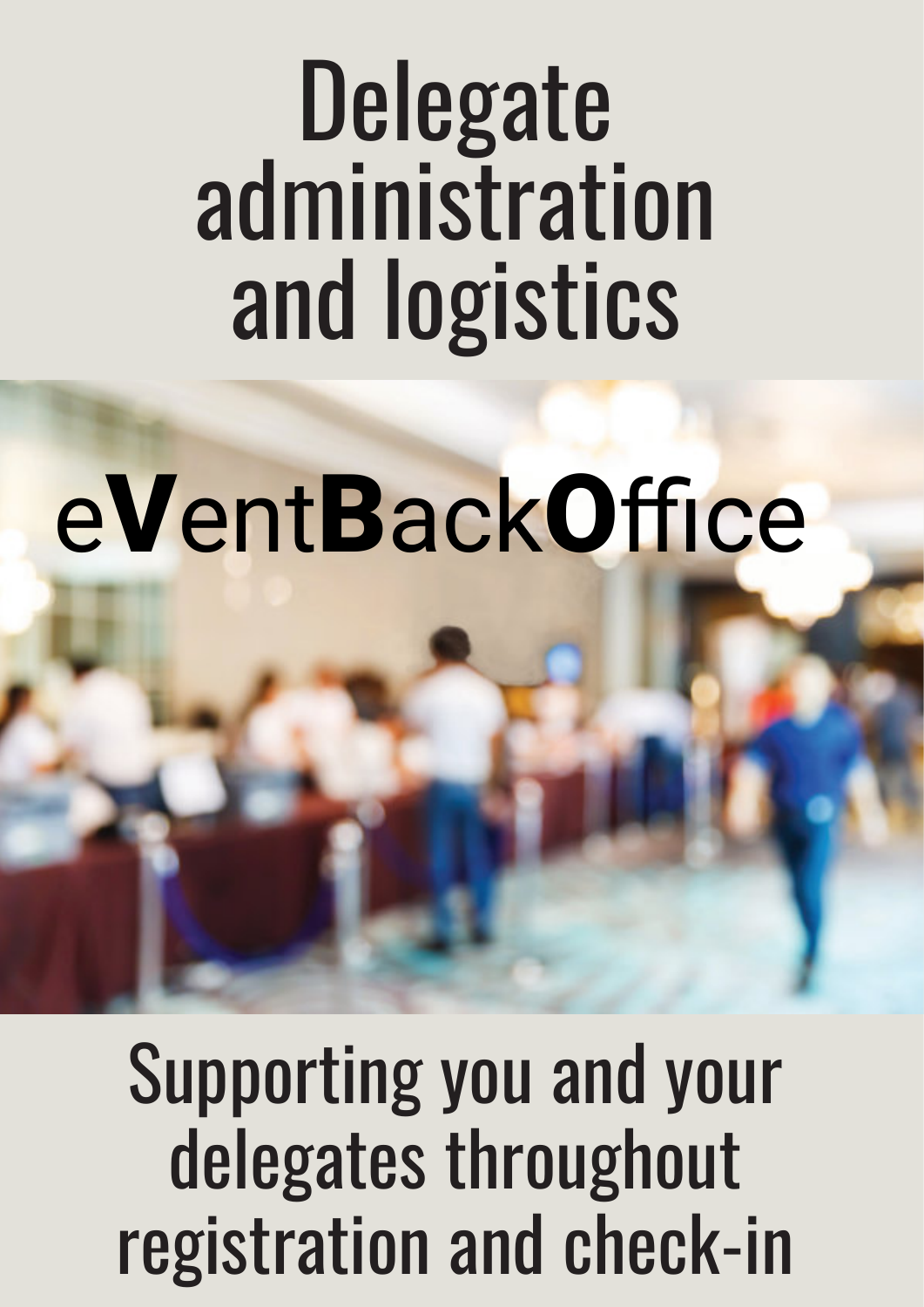## Event delegate management

Do you run conferences, seminars or other events?

Do you have enough hours in the day?

Do queries and problems with delegates break into your plans and daily schedule?

eVentBackOffice the delegate administration service from Xitagy can take the load off your shoulders.

#### **Delegates**

Without delegates events are not worth running.

Yet delegates are demanding, time consuming and work to their schedule not yours.

Even worse delegates take up your time long before the event, placing a great strain on event organisers and their limited resources.



#### Who uses eVentBackOffice?

Event and marketing professionals like you who need to get the job done efficiently and cost effectively.

Often with a small or even part time support team who have other roles in the organisation.

Typical eVentBackOffice users include:

- Marketing groups running a series of customer seminars, product launches or a sales conference
- Corporate hospitality teams or agencies managing guest invitations
- Human resources running training courses
- Event agencies working on behalf of one or more clients
- Conference and exhibition organisers
- Associations for meetings, training and conferences

We answer the phone and send emails as part of your team using your company name. Giving you the time to run a great event.

We do as much or as little delegate administration as you need.

By combining state of the art technology with fantastic service and years of events and hospitality experience we create your virtual event back office.

We take the load off your shoulders.

Letting you concentrate on designing, marketing and running your event.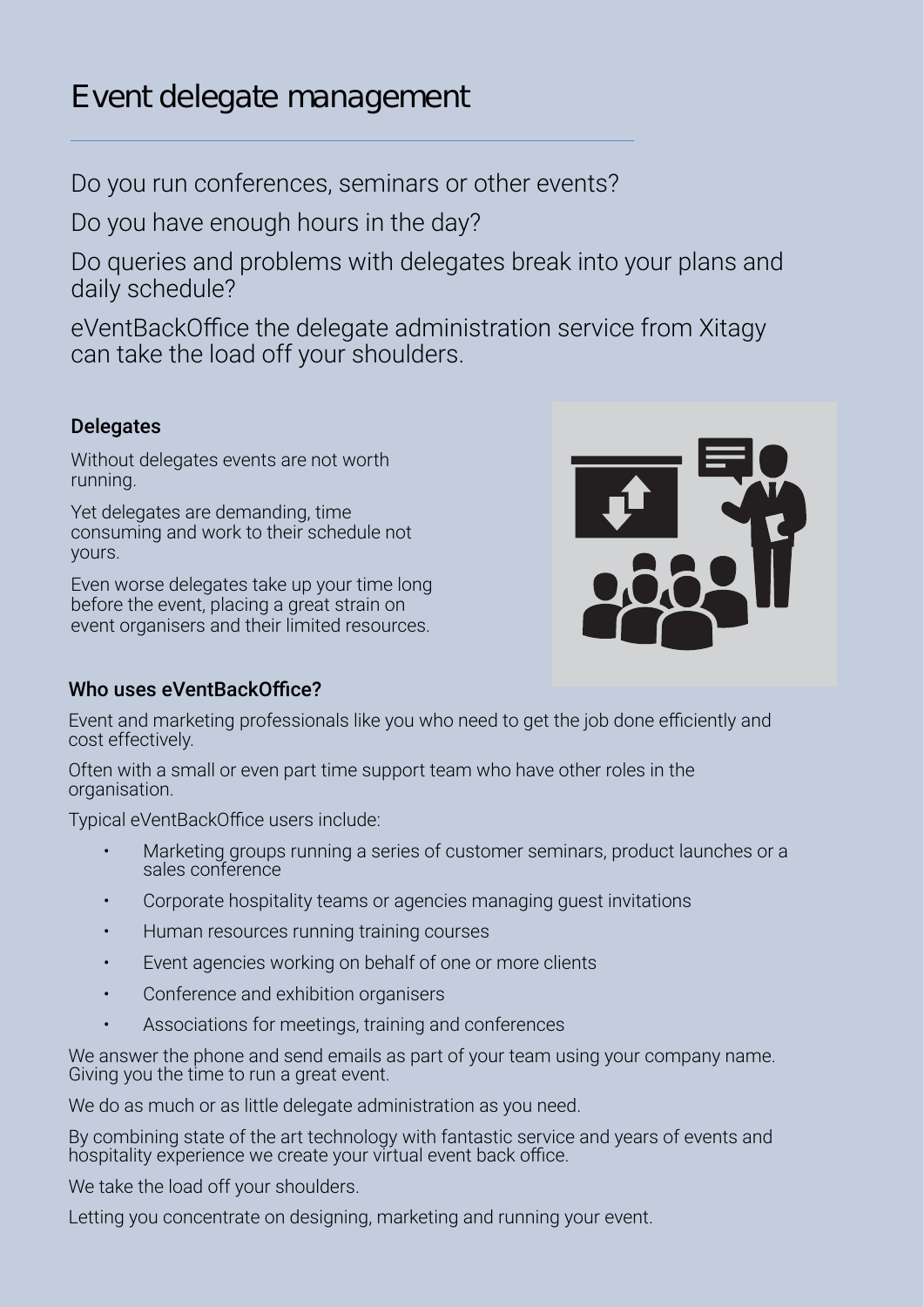## People are the secret ingredient at eVentBackOf ce

People are the key to why we are so successful.

We combine computing, customer service, marketing, events and hospitality experience to create a single point of contact for delegate administration.

Our team started running events years ago and have never stopped.

#### Telephone call and email handling

We are very good on the phone – well used to handling callers from all over the world and often working with incomplete information.

When the MD of Mega Corp or their PA calls to change a registration, you don't want just anyone answering the phone.



That's where we come in!

Sophisticated call handling tools route the call to the best person to handle the call.

A virtual PABX means we can be anywhere in the world - the phone rings and you are covered.

If you need 24 x 7 coverage, we have support in different time zones around the world.

Your event has a dedicated phone number so we know which event the call is about. We always answer in your name.

Delegate calls and emails are logged in our secure CRM system.

Your data is never confused with another clients even if it is the same person we are talking to.

### On-site check-in desk staffing



When a delegate arrives at the reception desk you want the best and most experienced front of house staff.

The meet and greet team are ex first class cabin crew trained by the best airlines in the world.

We passionately believe the first impression is the most important – and the second is just as important.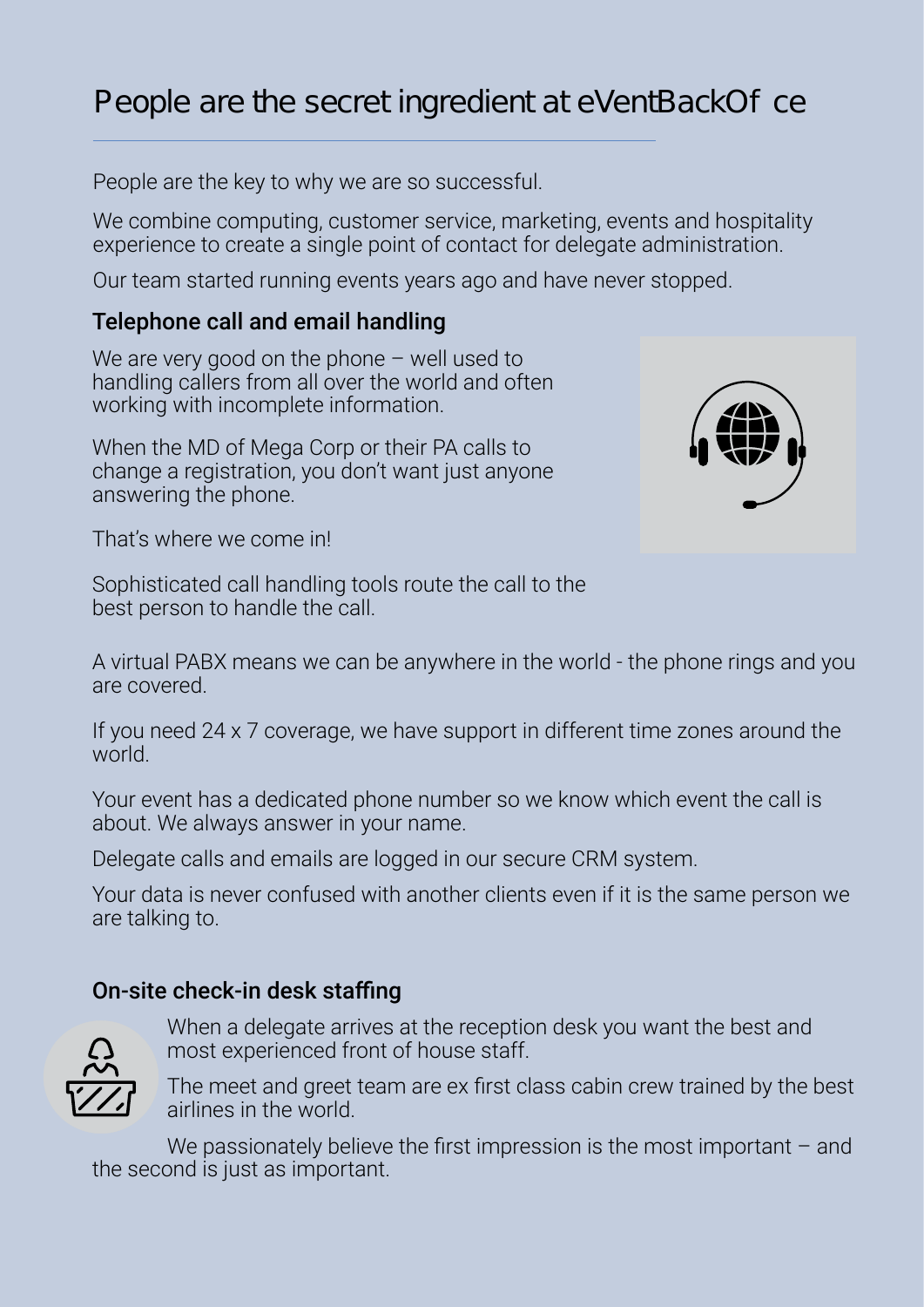## **Delegate administration the eVentBackOffice way**

We cover the whole process of delegate administration from pre-event registration to on-site check-in and post event survey.



Invitations

We create delegate invitations and send them by email or post.



Website - we can design and set up a cost effective event web site. You can update information or we can on your behalf



**On-line registration** - we set up the on-line forms to capture delegate registrations. We can use our powerful state of the art system or any other system.



**Tickets** - we send your delegates their tickets and joining instructions by post or email.

|  |  |  | ''''''' | Ш | Π |  |
|--|--|--|---------|---|---|--|
|  |  |  |         |   |   |  |

**Reporting** - regular reporting on registrations and payments. You can see how bookings are going in real time 24 hours a day with our system.

Reporting on delegate special needs and food choices.



#### Telephone and email queries

The biggest part of our service is dealing with delegate queries and changes. Delegate substitutions, changes to itinerary and cancellations are common queries. We chase up invitees who have not yet responded.

Use a dedicated phone number and get 24 x 7 delegate support in multiple languages

Correspondence and calls are logged in a secure multi-user database that you have 24 x 7 access to.

We can pass the information to your CRM if required.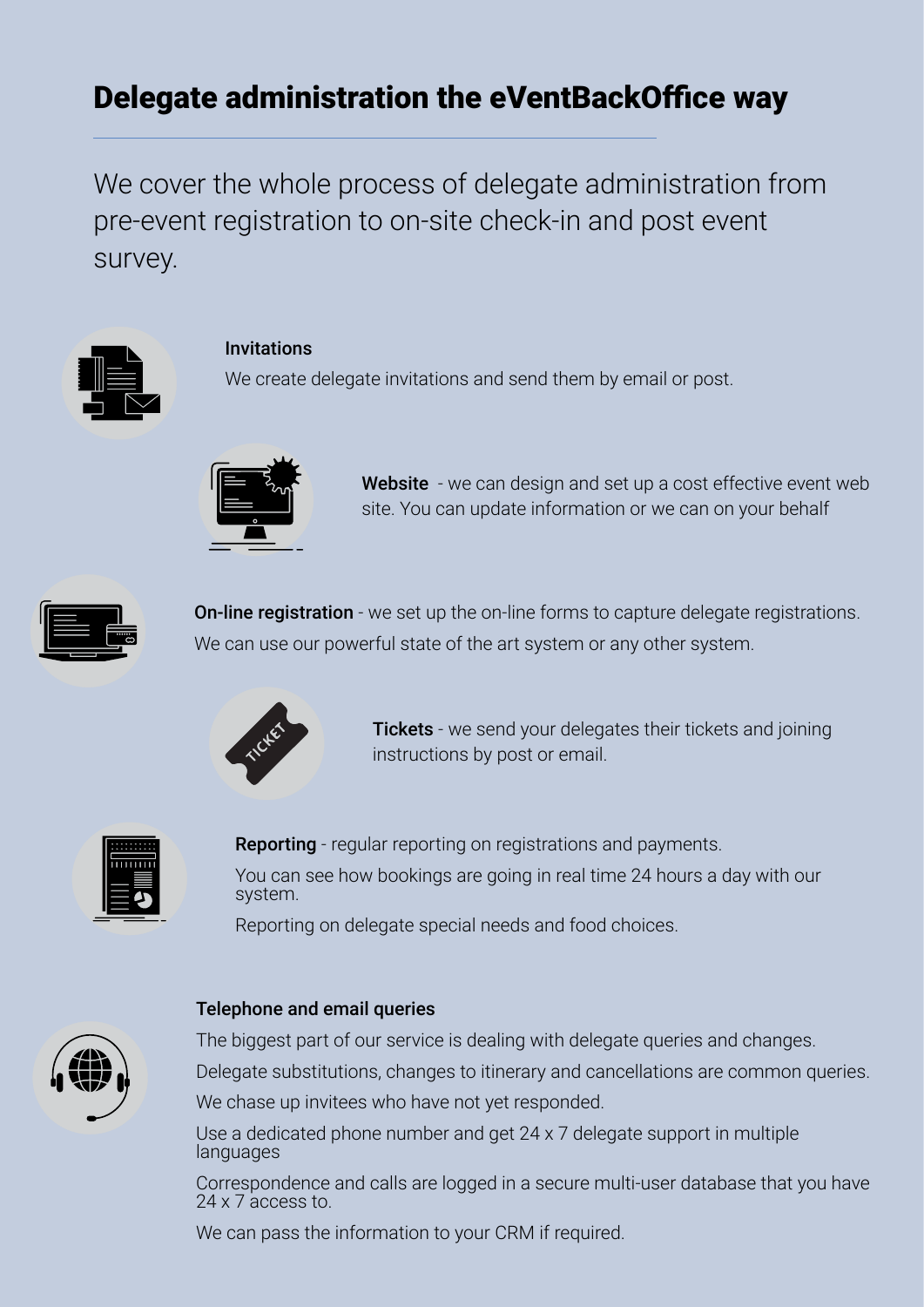

#### 1 on 1 meeting

Arrange and schedule meetings between delegates and your staff.



#### Visa application

Sending visa application support letters.

| ♦<br>$\overline{\phantom{0}}$ | × |
|-------------------------------|---|
|                               |   |

#### Travel arrangements and airport transfers

Confirming and arranging travel and airport transfers. We compile trip schedules and delegate lists for your travel partners.



#### Accommodation

Managing accommodation requests, VIP upgrades and compiling rooming lists for hotels.



#### Questionnaires and surveys

We set up and send your surveys before, during and after an event.



#### Check-in, ticketing and badge software

Our BookMeIn2.com software does on-site check-in, ticketing and session management.

We set up the software, design and print the badges and provide hardware including printers and scanners



#### Meet and greet staff

Use our experienced teams to man your reception desks and act as meet and greeters.

#### What we don't do

*We don't design or run the event – that's your job and you are better at it than us.*

*We don't source venues or negotiate hotel rates – that's your or a specialist firm's job.*

*We don't book speakers – but we can manage them for you.*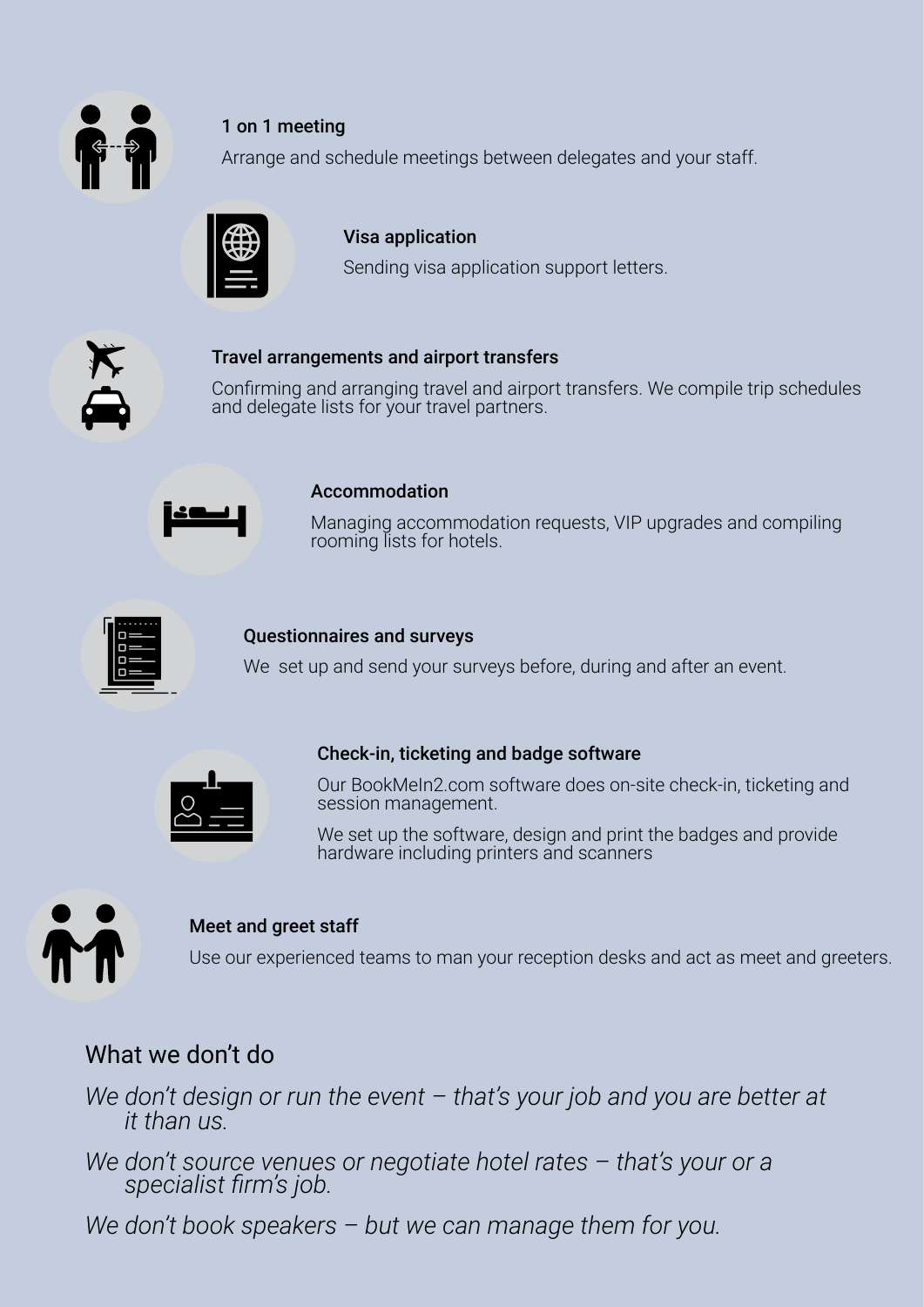## Technology at eVentBackOf ce

Event registration and delegate administration seems simple - but it's all in the detail.

Anyone who tells you the technology behind <sup>a</sup> successful event is always simple has not been in the industry very long.

The technical team at eVentBackOffice have been designing, building and successfully implementing business software in major organisations for many years.

We might not have seen everything, but we have seen a lot, so very little fazes us and we are always up for <sup>a</sup> challenge.



**Registrations** 

Take on-line registrations using our fast and flexible software or use another system if you prefer.



Branding

Reinforce your brand on the registration forms and emails with your colours, logos, fonts and house style.



URL and email address

Set the domain name, URL and email addresses to reflect your brand.

Edit the text on web screens and emails to match your tone of voice and style.

#### Corporate Hospitality

- A Guest Management system that's simple to use, secure and audited.
- Works for field staff, managers and guests all without training.
- Gives you full control of who invites guests and who approves the expenditure.
- Bribery Act 2010 helps enforce internal polices for larger organisations.
- Your corporate brand both inside and outside the organisation.

e**V**ent**B**ack**O**ffice makes you like a swan moving calmly on the surface while underneath we're working hard.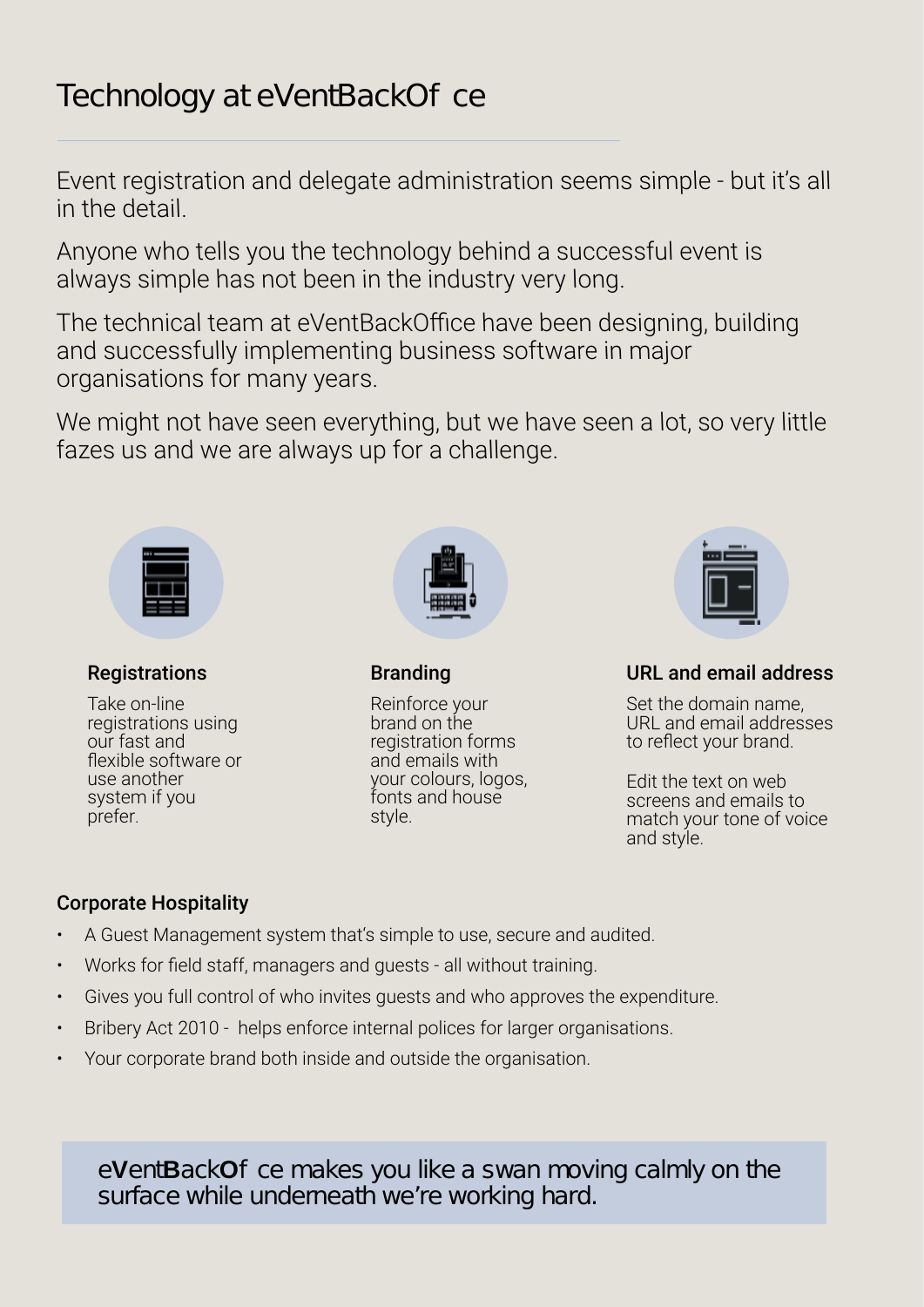#### Guest Event Calendar

- The quick and secure way for sales and senior management to see what is happening with customer and partner events.
- Shows who has been invited and who is attending.
- Information is easily fed to your CRM system to track interactions with clients and business partners.



#### **B**ook**M**e**I**n2

On-site check-in software that works with any registration system including industry standard Excel spreadsheets.

Manned check-in desk, bar code & QR code readers, self service,

Windows, iPad and Android.

Offline and online operation - works if the Internet goes down



#### Badges

Print on arrival or in advance.

We handle it all.

We can supply badge stock, PVC wallets and lanyards both plain or printed.

Need computers, scanners, printers and networks? We supply, set them up and support you on-site.



#### Delegate App

Easily branded for your event.

1 to 1 meeting management.

Delegate networking.

Personal agenda.

Event info.

Polling and voting

Ask the speaker a question



Security is everything. We live in a GDPR world that we take very seriously.

Your data is backed up and protected behind firewalls and multiple levels of security.

All our servers are based in the UK.

Your data is kept separate from all other customers - even our call tracking system is designed so if we speak to the same person on behalf of another client the information is kept separate.